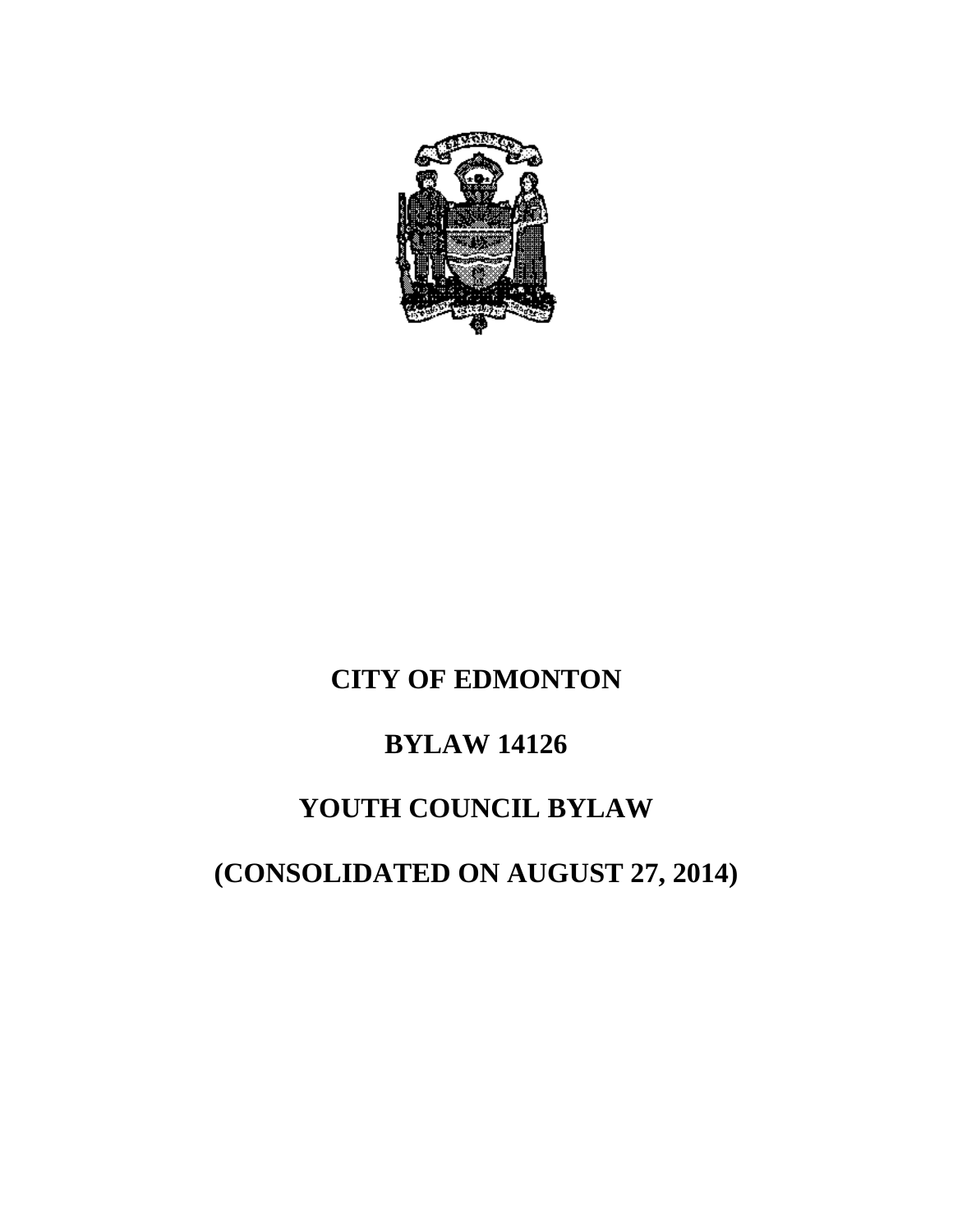This bylaw is enacted by the City of Edmonton's municipal Council on the basis of the legal authorities listed on the schedule entitled "Authorities" which is appended at the end of this bylaw.

(S.2, Bylaw 16909, August 27, 2014)

Edmonton City Council enacts:

#### **PART I - PURPOSE, DEFINITIONS AND INTERPRETATION**

| <b>PURPOSE</b>     | $\mathbf{1}$   | The purpose of this bylaw is to establish the City of Edmonton<br>Youth Council and to prescribe powers, duties, functions, structure<br>and procedures.               |                                                                                                                                                                                                                                                                              |
|--------------------|----------------|------------------------------------------------------------------------------------------------------------------------------------------------------------------------|------------------------------------------------------------------------------------------------------------------------------------------------------------------------------------------------------------------------------------------------------------------------------|
| <b>DEFINITIONS</b> | $\overline{2}$ | In this bylaw, words have the meaning ascribed to them in this<br>section, and if not defined, have the same meaning as prescribed by<br>the Municipal Government Act: |                                                                                                                                                                                                                                                                              |
|                    |                | (a)                                                                                                                                                                    | "City" means the municipal corporation of The City of<br>Edmonton;                                                                                                                                                                                                           |
|                    |                | (b)                                                                                                                                                                    | "City Manager" means the chief administrative officer of<br>the City, or delegate;                                                                                                                                                                                           |
|                    |                | (c)                                                                                                                                                                    | "Committee" means the City of Edmonton Youth Council<br>established by this bylaw;                                                                                                                                                                                           |
|                    |                | (d)                                                                                                                                                                    | "Council" means the elected governing body of the City;                                                                                                                                                                                                                      |
|                    |                | (e)                                                                                                                                                                    | "Councillor" means an elected official of the City; (f)<br>"FOIP Act" means the Freedom of Information and<br>Protection of Privacy Act, RSA 2000 c F-25;                                                                                                                    |
|                    |                | (f)                                                                                                                                                                    | "FOIP Head" means the individual or group appointed by<br>the Committee to perform the powers and duties and exercise<br>the functions of the FOIP Act authority for the Committee;                                                                                          |
|                    |                | (h)                                                                                                                                                                    | "General Assembly" is the group of Youth named the<br>General Assembly of Youth who voluntarily register to<br>participate in and attend meetings of the General Assembly of<br>Youth for the purpose of providing input to the Committee on<br>issues of their demographic; |
|                    |                | (i)                                                                                                                                                                    | "Mayor" means the chief elected official of the City;                                                                                                                                                                                                                        |

(j) "**member**" means an individual appointed to the Committee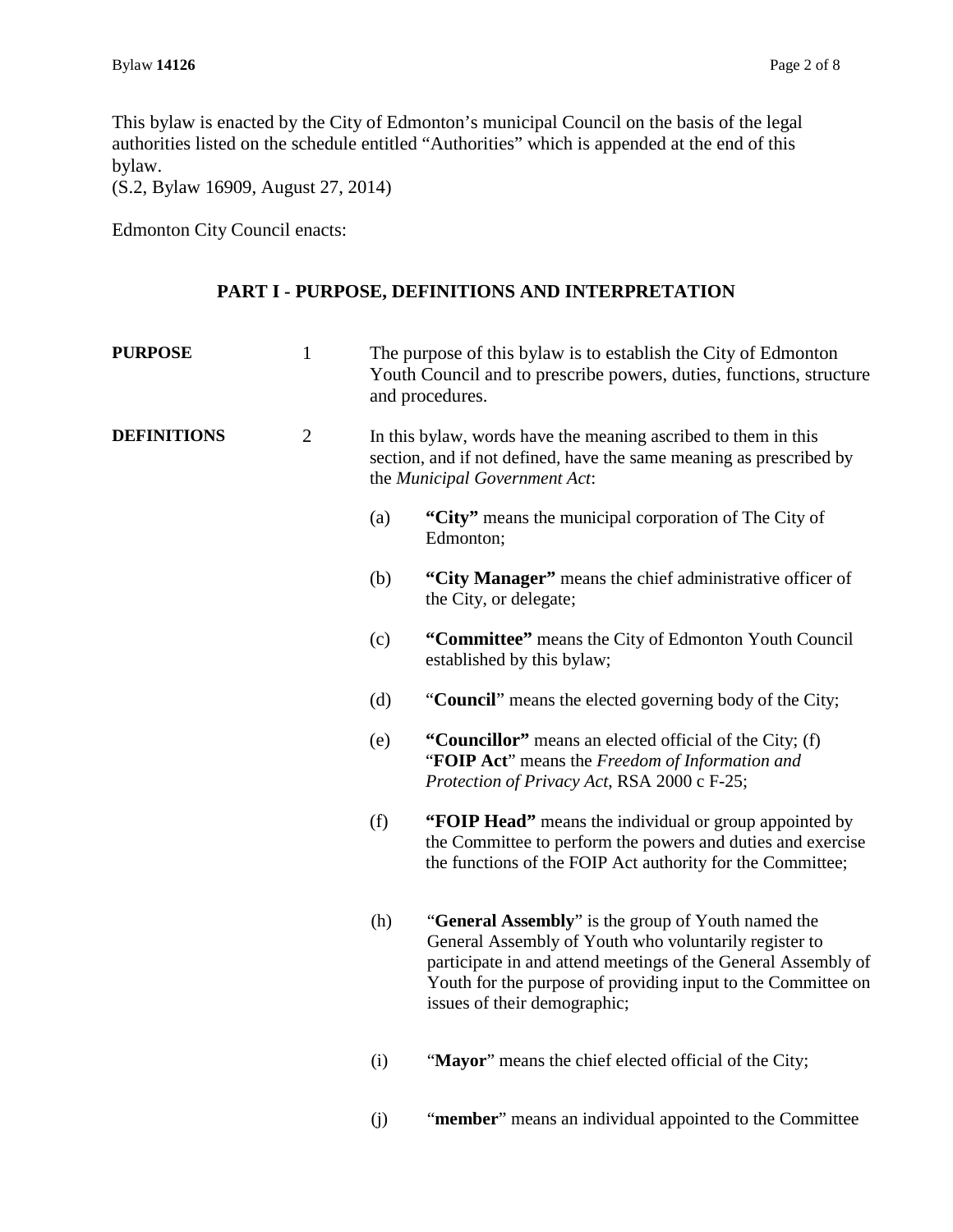- (k) "**Municipal Government Act**" means the Municipal Government Act, RSA 2000 c M-26;
- (l) "**Procedures and Committees Bylaw**" means the City's Procedures and Committees Bylaw, Bylaw 12300;
- (m) "**Youth**" means an individual between the ages of 13 and 23.
- (S.3, Bylaw 16909, August 27, 2014)

**RULES FOR INTEPRETATION** 3 The following rules apply to interpretation of this bylaw:

- (a) The marginal notes and headings are for ease of reference only;
- (b) In the event of a conflict between a provision of this bylaw and an enactment, the enactment governs;
- (c) Any reference to an enactment or bylaw includes all amendments or successor enactments or bylaws, and applicable regulations or orders established pursuant to the enactment or bylaw;
- (d) Actions authorized by this bylaw must be performed in compliance with all applicable enactments, bylaws and the City's policies and procedures.
- (S.4, Bylaw 16909, August 27, 2014)

#### **PART II - ESTABLISHMENT**

- **ESTABLISHMENT** 4 The City of Edmonton Youth Council is established as a committee of Council.
	- (S.5, Bylaw 16909, August 27, 2014)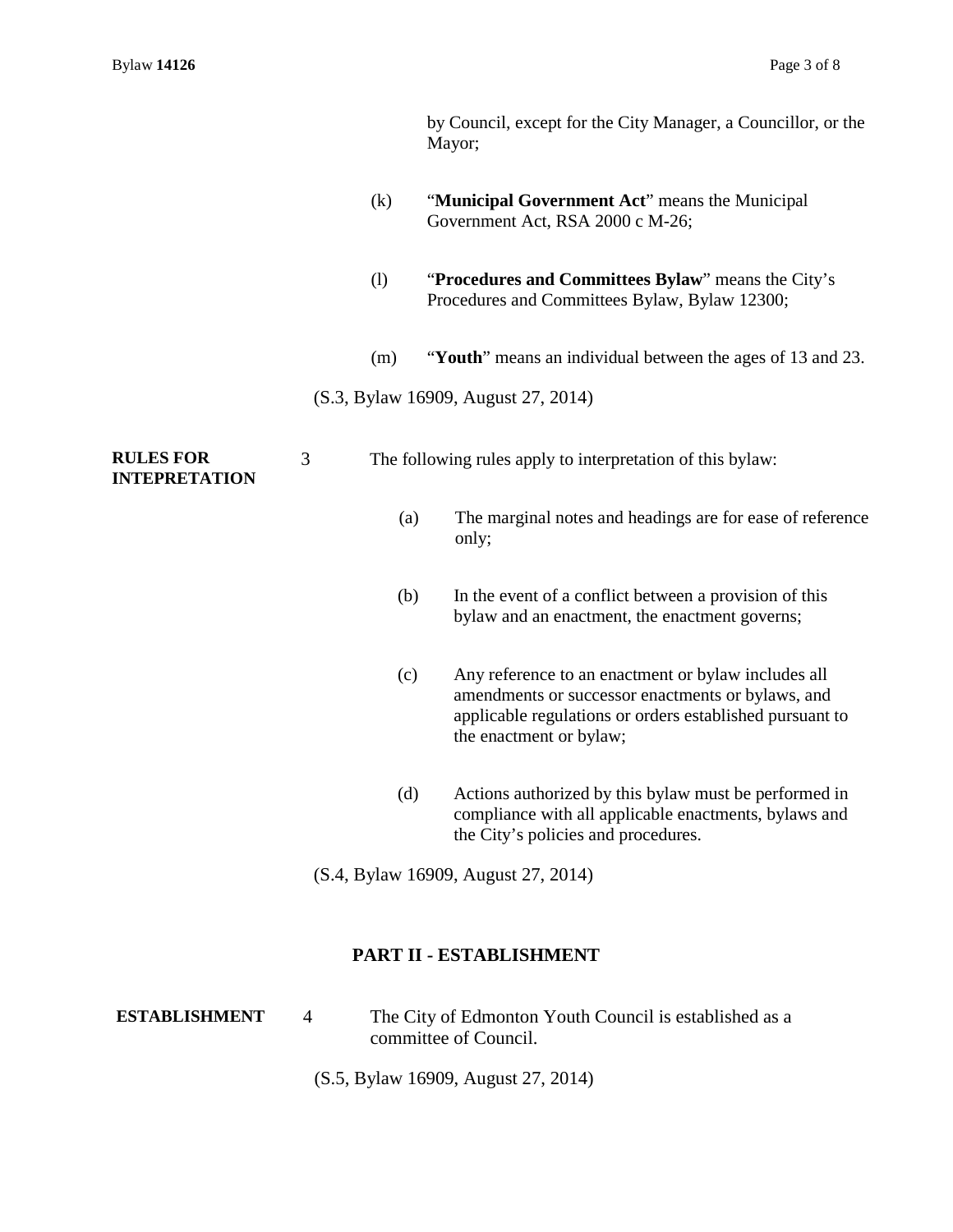| <b>MANDATE AND</b><br>5<br><b>TERMS OF</b><br><b>REFERENCE</b> |  |     | (1) The Committee's mandate is to provide information and advice to<br>Council in relation to issues involving or affecting Youth, and will<br>perform the following functions: |                                                                                                                                                                           |  |
|----------------------------------------------------------------|--|-----|---------------------------------------------------------------------------------------------------------------------------------------------------------------------------------|---------------------------------------------------------------------------------------------------------------------------------------------------------------------------|--|
|                                                                |  |     | (a)                                                                                                                                                                             | research and write policy proposals for Council's review;                                                                                                                 |  |
|                                                                |  |     | (b)                                                                                                                                                                             | co-ordinate community events that profile local Youth issues;                                                                                                             |  |
|                                                                |  |     | (c)                                                                                                                                                                             | receive direction from Council on work or reports it requires<br>on Youth matters;                                                                                        |  |
|                                                                |  |     | (d)                                                                                                                                                                             | develop and maintain relationships with individuals and<br>organizations addressing issues of concern to Youth;                                                           |  |
|                                                                |  |     | (e)                                                                                                                                                                             | promote initiatives to support the well-being of Youth;                                                                                                                   |  |
|                                                                |  | (f) | educate Youth on City governance, procedures and policy<br>making;                                                                                                              |                                                                                                                                                                           |  |
|                                                                |  | (g) | provide networking opportunities for Youth;                                                                                                                                     |                                                                                                                                                                           |  |
|                                                                |  |     | (h)                                                                                                                                                                             | consult with City administration and other organizations<br>supporting Youth initiatives;                                                                                 |  |
|                                                                |  |     | (i)                                                                                                                                                                             | establish the General Assembly, maintain the registry of<br>individuals participating in the General Assembly, and<br>oversee its meetings;                               |  |
|                                                                |  | (j) | if requested by Council, recommend individuals for<br>appointment to the City's civic agencies; and                                                                             |                                                                                                                                                                           |  |
|                                                                |  |     | (k)                                                                                                                                                                             | inform Council of initiatives of other levels of government<br>that could affect Youth and advocate for the City in the<br>manner directed by Council if Council directs. |  |
|                                                                |  |     |                                                                                                                                                                                 |                                                                                                                                                                           |  |

(S.6, Bylaw 16909, August 27, 2014)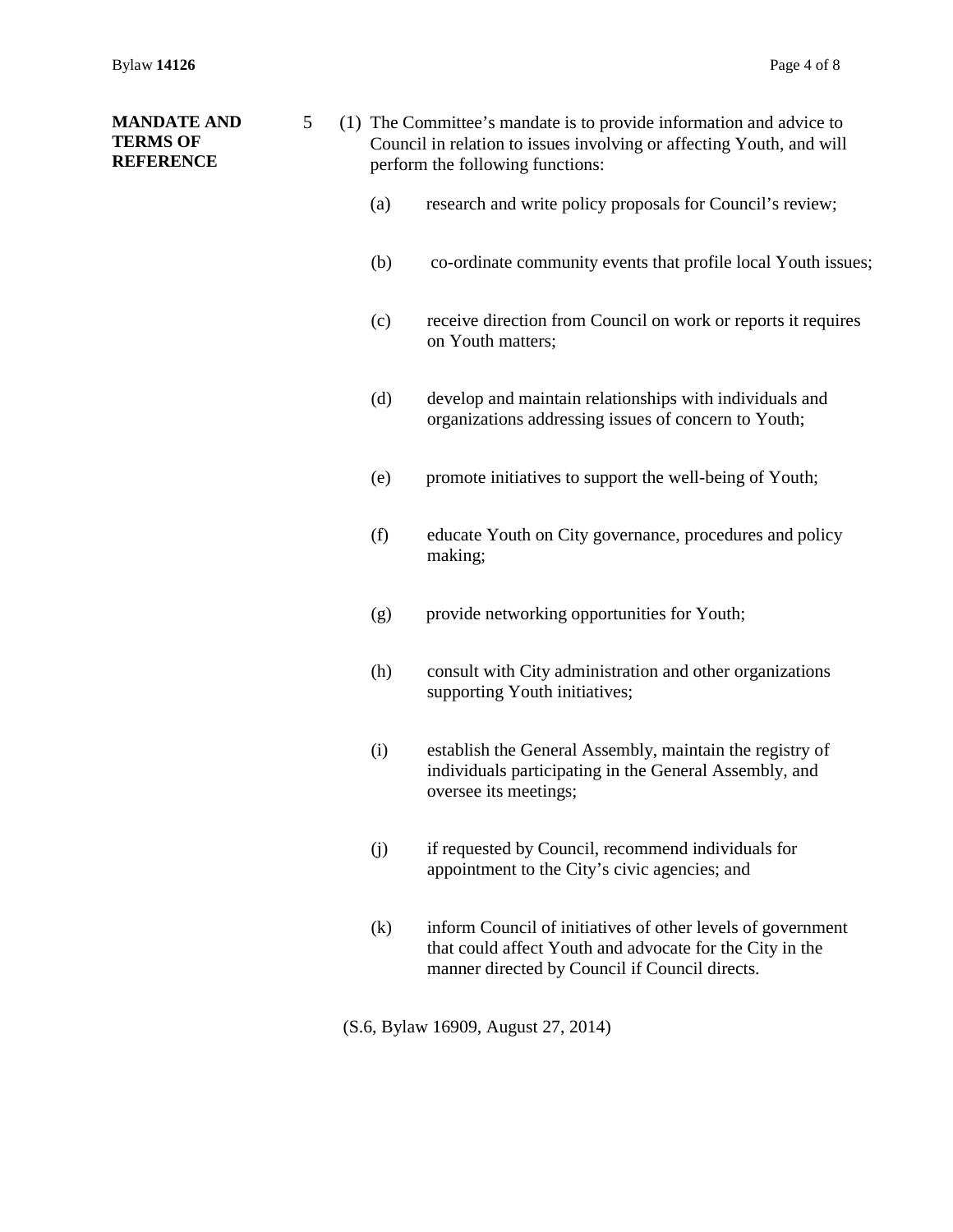## **ADVOCACY** (2) Repealed (3) Repealed (S.7, Bylaw 16909, August 27, 2014) **PART III - STRUCTURE MEMBERS** 6 (1) The Committee will consist of up to 20 volunteer General Assembly members appointed to the Committee by Council in accordance with Council's policies and procedures. (2) Members will serve the Committee for terms of up to one year. (3) One Councillor will be appointed by Council to act as a liaison between the Committee and Council for each Council term. (4) The Mayor will not be a member of the Committee. (S.8-9, Bylaw 16909, August 27, 2014) **REMOVALS** 7 The Committee may ask Council to terminate the appointment of any member who misses three consecutive meetings of the Committee without Committee approval. (S.10, Bylaw 16909, August 27, 2014) **ORGANIZATIONAL MEETING, CHAIR AND VICE-CHAIRS** 8 (1) At the first meeting of the Committee after Council appoints its members, the Committee will: (a) appoint an interim chair; and (b) establish the annual meeting schedules for the Committee and the General Assembly of Youth. **CHAIR** (2) At the first scheduled meeting of the General Assembly of Youth, the General Assembly will elect the Committee's chair and vice-chair from the Committee's members. (3) The chair will chair Committee meetings and represent the Committee in public and at Council, and the vice-chair will perform the chair's duties when he or she is absent or unable to perform them. (4) The chair may serve for up to three successive one year terms. (S.11, Bylaw 16909, August 27, 2014) **PROCEDURES** 9 (1) The Committee will follow the procedural rules for Council committees in the Procedures and Committees Bylaw and votes will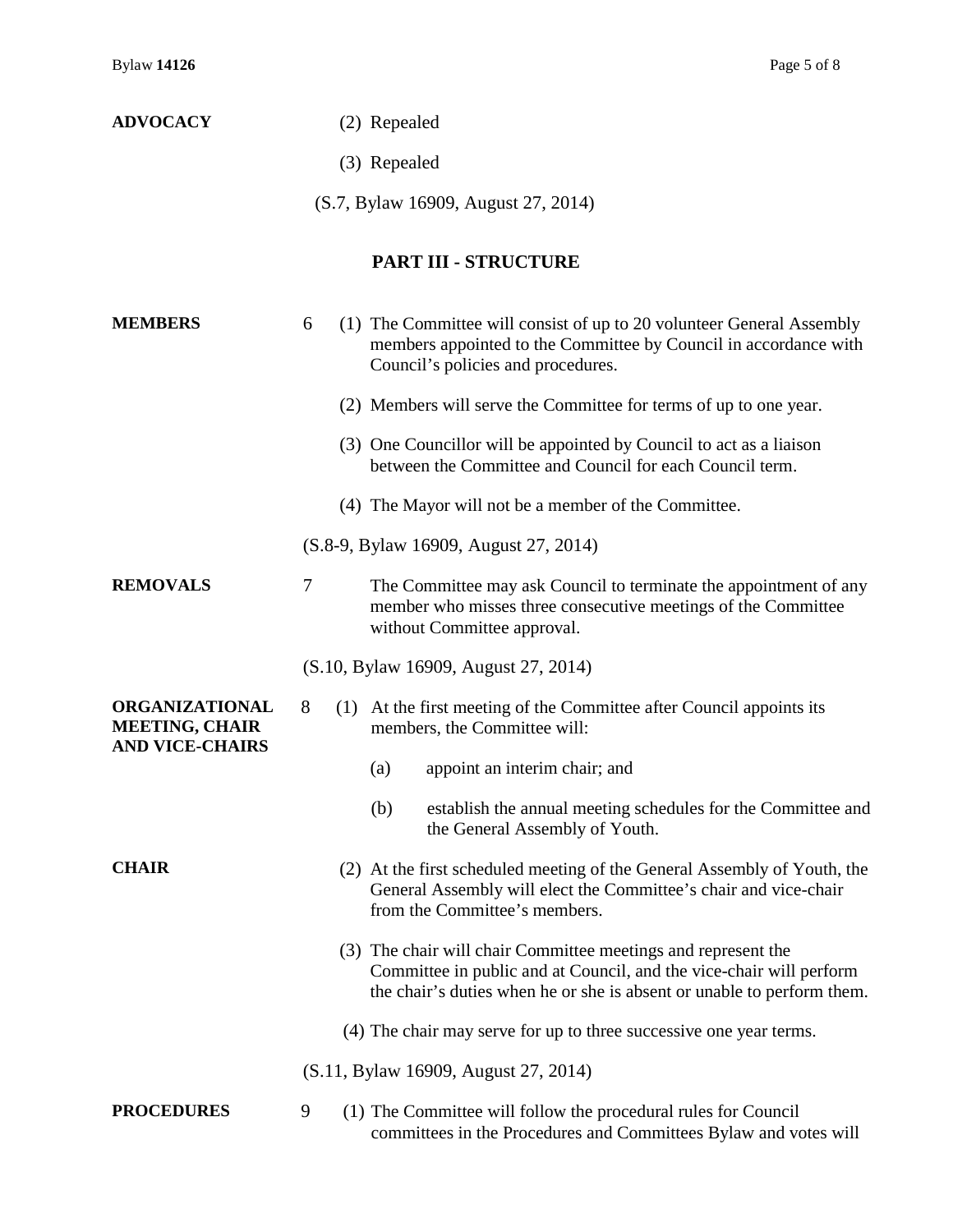be conducted by show of hands.

- (2) The City Manager will publish notice of Committee meetings at least one week in advance, and notice of special meetings will be published at least 24 hours in advance.
- (3) Quorum is established by the attendance of a majority of members at a properly called meeting, including two members who are age 18 or older.
- (S.12, Bylaw 16909, August 27, 2014)
- **REMUNERATION** 10 Repealed
	- (S.13, Bylaw 16909, August 27, 2014)
- **SUB-COMMITTEES** 11 (1) The Committee may establish sub-committees to perform research, public engagement and other activities to assist the Committee to fulfill its mandate.
	- (2) All sub-committees will be chaired by a Committee member and will report to the Committee.

(S.14, Bylaw 16909, August 27, 2014)

**GENERAL ASSEMBLY** 12 Repealed

- (S.15, Bylaw 16909, August 27, 2014)
- **CONSULTATION** 13 Repealed
	- (S.15, Bylaw 16909, August 27, 2014)

#### **PART IV - CITY MANAGER'S ROLE**

14 The City Manager will perform the following powers, duties and functions for the Committee:

> (a) Assign members of the City administration to provide technical, administrative, and other supports to the Committee as required;

(b) Provide facilities and meeting management support for Committee meetings;

(c) Publish Committee and General Assembly meeting schedules;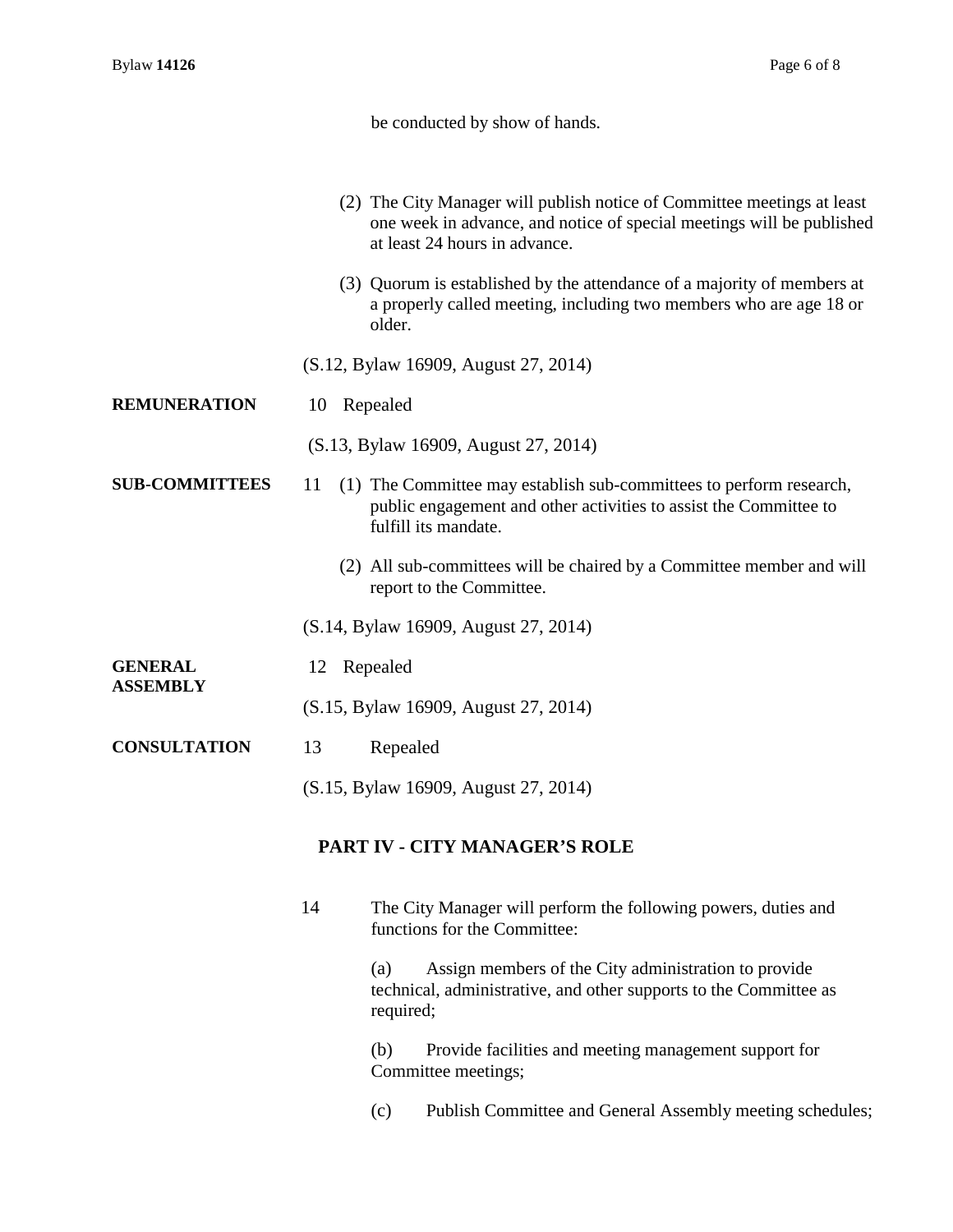(d) Act as the Committee's FOIP Head until such time as it passes a resolution appointing a FOIP Head in the manner required by the FOIP Act, but may, with the City Manager's consent appoint the City Manager as the Committee's FOIP Head;

(e) Manage the Committee's minutes and records;

(f) Present budget requirements for the Committee during the City's budget process; and

(g) Facilitate the preparation of Committee reports to Council.

(S.16, Bylaw 16909, August 27, 2014)

#### **PART V - GENERAL**

**EFFECTIVE DATE** 15 The Committee will report to Council at least once per year to inform Council of progress on its mandate, issues of significance to the Committee, and the Committee's work plan for the next year.

16 Council will review the Committee's progress on its mandate and its bylaw provisions, not later than July 31, 2017, and determine whether changes are required, or if the Committee continues to serve Council's policy direction.

A schedule entitled "Authorities" is appended to, and forms part of this bylaw, as follows:

(S.17, Bylaw 16909, August 27,2014)

(NOTE: Consolidation made under Section 69 of the *Municipal Government Act*, R.S.A. 2000, c. M-26 and Bylaw No. 12005, and printed under the City Manager's authority)

Bylaw 14126 passed by City Council, January 27, 2006:

Amendments: Bylaw 16909, August 27, 2014